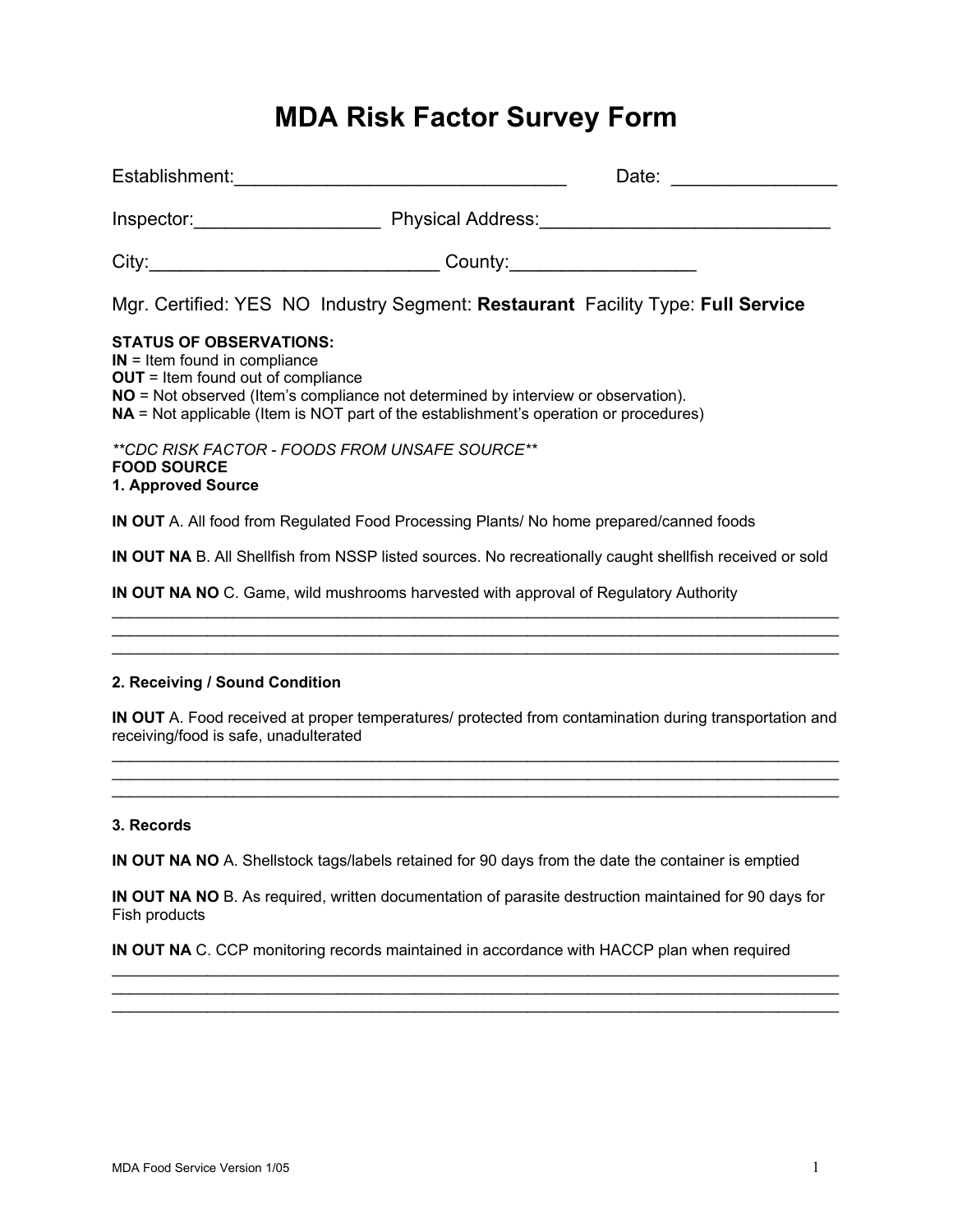#### *\*\*CDC RISK FACTOR-INADEQUATE COOK\*\**  **PATHOGEN DESTRUCTION 4. Proper Cooking Temperature - Potentially Hazardous Food (PHF)**

**IN OUT NA NO** A. Raw shell eggs broken for immediate service cooked to 145°F for 15 seconds. Raw shell eggs broken but not prepared for immediate service cooked to 155°F for 15 seconds

**IN OUT NA NO** B. Comminuted Fish, Meats, Game animals cooked to 155°F for 15 seconds

**IN OUT NA NO** C. Roasts, including formed roasts, are cooked to 130°F for 112 minutes or as Chart specified and according to oven parameters per Chart *(NOTE: This data item includes beef roasts, corned beef roasts, pork roasts, and cured pork roasts such as ham).* 

**IN OUT NA NO** D. Poultry; stuffed fish, stuffed meat, stuffed pasta, stuffed poultry, stuffed ratites, or stuffing containing fish, meat, poultry or ratites cooked to 165°F for 15 seconds

**IN OUT NA NO** E. Wild game animals cooked to 165°F for 15 seconds

**IN OUT NA NO** F. Raw animal foods cooked in microwave are rotated, stirred, covered, and heated to 165°F Food is allowed to stand covered for 2 minutes after cooking

 $\_$  , and the set of the set of the set of the set of the set of the set of the set of the set of the set of the set of the set of the set of the set of the set of the set of the set of the set of the set of the set of th  $\_$  , and the set of the set of the set of the set of the set of the set of the set of the set of the set of the set of the set of the set of the set of the set of the set of the set of the set of the set of the set of th  $\mathcal{L}_\text{max}$  , and the contribution of the contribution of the contribution of the contribution of the contribution of the contribution of the contribution of the contribution of the contribution of the contribution of t

**IN OUT NA NO** G. Ratites, injected meats are cooked to 155°F for 15 seconds

**IN OUT NA NO** H. All other PHF cooked to 145°F for 15 seconds (pork etc.)

#### **5. Rapid Reheating For Hot Holding**

**IN OUT NA NO** A. PHF that is cooked and cooled on premises is rapidly reheated to 165°F for 15 seconds for hot holding

**IN OUT NA NO** B. Food reheated in a microwave is heated to 165°F or higher

**IN OUT NA NO** C. Commercially processed ready to eat food, reheated to ≥140°F **for hot holding** 

**IN OUT NA NO** D. Remaining unsliced portions of roasts are reheated for hot holding using minimum oven parameters

 $\_$  , and the set of the set of the set of the set of the set of the set of the set of the set of the set of the set of the set of the set of the set of the set of the set of the set of the set of the set of the set of th \_\_\_\_\_\_\_*\_\_\_\_\_\_\_\_\_\_\_\_\_\_\_\_\_\_\_\_\_\_\_\_\_\_\_\_\_\_\_\_\_\_\_\_\_\_\_\_\_\_\_\_\_\_\_\_\_\_\_\_\_\_\_\_\_\_\_\_\_\_\_\_\_\_\_\_\_\_\_\_\_\_\_\_\_ \_\_\_\_\_\_\_\_\_\_\_\_\_\_\_\_\_\_\_\_\_\_\_\_\_\_\_\_\_\_\_\_\_\_\_\_\_\_\_\_\_\_\_\_\_\_\_\_\_\_\_\_\_\_\_\_\_\_\_\_\_\_\_\_\_\_\_\_\_\_\_\_\_\_\_\_\_\_\_\_\_\_\_\_* 

# *\*\*CDC RISK FACTOR - IMPROPER HOLD\*\**  **LIMITATION OF GROWTH OF ORGANISMS OF PUBLIC HEALTH CONCERN**

#### **6. Proper Cooling Procedure**

**IN OUT NA NO** A. Cooked PHF is cooled properly

**IN OUT NA NO** B. PHF (prepared from ingredients at ambient temperature) is cooled to 41°F or below within 4 hours

**IN OUT NA NO** C. Foods received at a temperature according to Law are cooled to 41°F within 4 hours  $\_$  , and the set of the set of the set of the set of the set of the set of the set of the set of the set of the set of the set of the set of the set of the set of the set of the set of the set of the set of the set of th

 $\_$  , and the set of the set of the set of the set of the set of the set of the set of the set of the set of the set of the set of the set of the set of the set of the set of the set of the set of the set of the set of th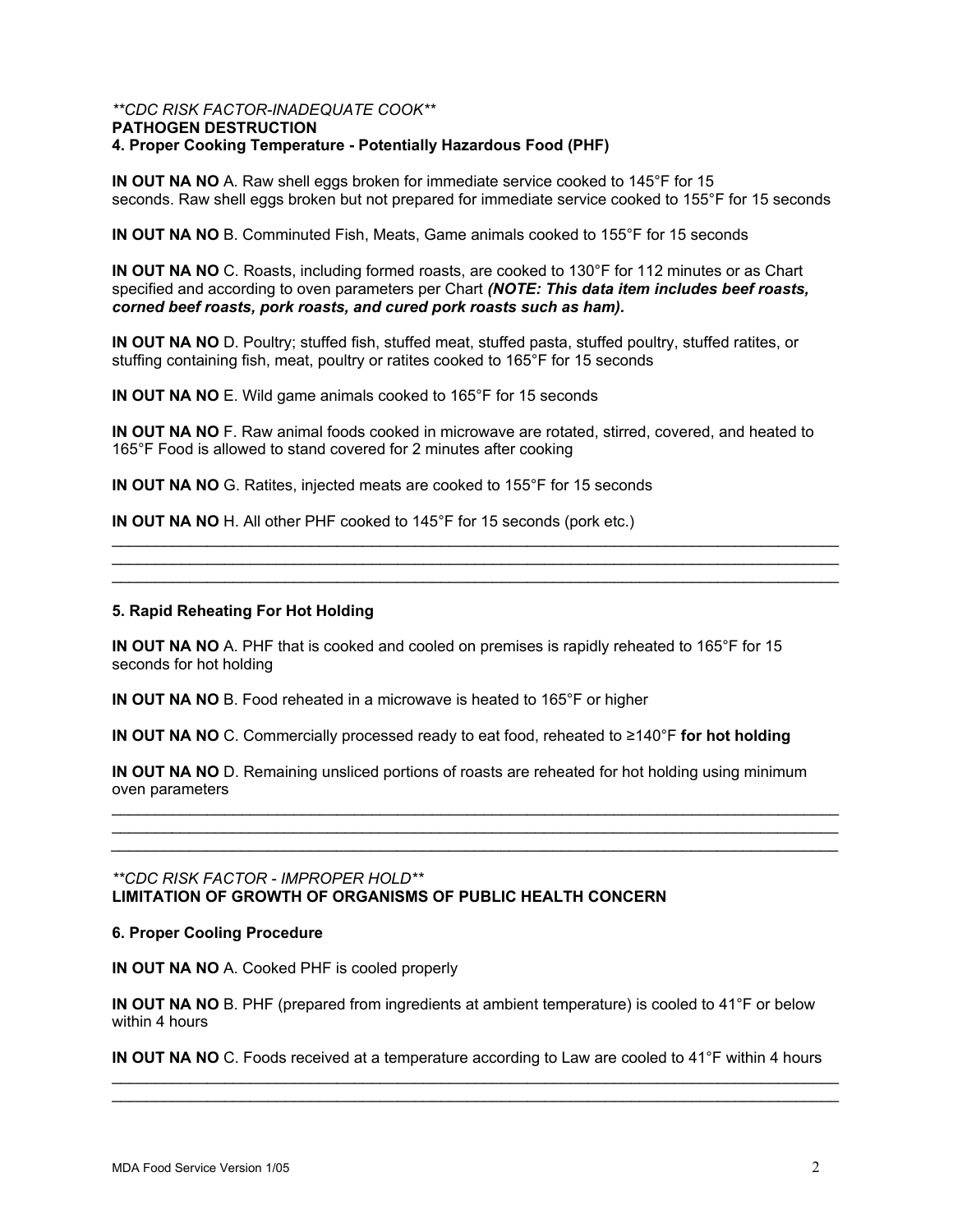# **7. Cold Hold**

**IN OUT** A. PHF is maintained at 41°F or below, except during preparation, cooking, cooling or when time is used as a public health control.  $\_$  , and the set of the set of the set of the set of the set of the set of the set of the set of the set of the set of the set of the set of the set of the set of the set of the set of the set of the set of the set of th

 $\mathcal{L}_\text{max}$  , and the contribution of the contribution of the contribution of the contribution of the contribution of the contribution of the contribution of the contribution of the contribution of the contribution of t  $\_$  , and the set of the set of the set of the set of the set of the set of the set of the set of the set of the set of the set of the set of the set of the set of the set of the set of the set of the set of the set of th

#### **8. Hot Hold**

**IN OUT NA NO** A. PHF is maintained at 140°F or above, except during preparation, cooking, or cooling or when time is used as a public health control.

 $\mathcal{L}_\text{max}$  , and the contribution of the contribution of the contribution of the contribution of the contribution of the contribution of the contribution of the contribution of the contribution of the contribution of t  $\_$  , and the set of the set of the set of the set of the set of the set of the set of the set of the set of the set of the set of the set of the set of the set of the set of the set of the set of the set of the set of th  $\_$  , and the set of the set of the set of the set of the set of the set of the set of the set of the set of the set of the set of the set of the set of the set of the set of the set of the set of the set of the set of th

**IN OUT NA NO** B. Roasts are held at a temperature of 130°F or above

#### **9. Time / Date-Marking**

**IN OUT NA NO** A. Ready-to-eat PHF held for more than 24 hours is date marked as required (prepared on-site)

**IN OUT NA NO** B. Discard RTE PHF and/or opened commercial container exceeding 7 days at < 41°F or 4 days at < 45°F

**IN OUT NA NO** C. Opened commercial container of prepared RTE PHF is date marked as required

**IN OUT NA NO** D. When time only is used as a public health control, food is cooked and served within 4 hours as required  $\mathcal{L}_\mathcal{L} = \{ \mathcal{L}_\mathcal{L} = \{ \mathcal{L}_\mathcal{L} = \{ \mathcal{L}_\mathcal{L} = \{ \mathcal{L}_\mathcal{L} = \{ \mathcal{L}_\mathcal{L} = \{ \mathcal{L}_\mathcal{L} = \{ \mathcal{L}_\mathcal{L} = \{ \mathcal{L}_\mathcal{L} = \{ \mathcal{L}_\mathcal{L} = \{ \mathcal{L}_\mathcal{L} = \{ \mathcal{L}_\mathcal{L} = \{ \mathcal{L}_\mathcal{L} = \{ \mathcal{L}_\mathcal{L} = \{ \mathcal{L}_\mathcal{$ 

 $\mathcal{L}_\mathcal{L} = \{ \mathcal{L}_\mathcal{L} = \{ \mathcal{L}_\mathcal{L} = \{ \mathcal{L}_\mathcal{L} = \{ \mathcal{L}_\mathcal{L} = \{ \mathcal{L}_\mathcal{L} = \{ \mathcal{L}_\mathcal{L} = \{ \mathcal{L}_\mathcal{L} = \{ \mathcal{L}_\mathcal{L} = \{ \mathcal{L}_\mathcal{L} = \{ \mathcal{L}_\mathcal{L} = \{ \mathcal{L}_\mathcal{L} = \{ \mathcal{L}_\mathcal{L} = \{ \mathcal{L}_\mathcal{L} = \{ \mathcal{L}_\mathcal{$  $\mathcal{L}_\text{max}$  , and the set of the set of the set of the set of the set of the set of the set of the set of the set of the set of the set of the set of the set of the set of the set of the set of the set of the set of the

#### *\*\*CDC RISK FACTOR-CONTAMINATED EQUIPMENT\*\**  **PROTECTION FROM CONTAMINATION 10. Separation / Segregation / Protection**

**IN OUT NA NO** A. Food is protected from cross contamination by separating raw animal foods from raw ready-to-eat food and by separating raw animal foods from cooked ready-to-eat food

**IN OUT NA NO** B. Raw animal foods are separated from each other during storage, preparation, holding, and display

 $\mathcal{L}_\text{max}$  , and the contribution of the contribution of the contribution of the contribution of the contribution of the contribution of the contribution of the contribution of the contribution of the contribution of t  $\_$  , and the set of the set of the set of the set of the set of the set of the set of the set of the set of the set of the set of the set of the set of the set of the set of the set of the set of the set of the set of th

 $\mathcal{L}_\text{max}$  , and the contribution of the contribution of the contribution of the contribution of the contribution of the contribution of the contribution of the contribution of the contribution of the contribution of t  $\_$  , and the set of the set of the set of the set of the set of the set of the set of the set of the set of the set of the set of the set of the set of the set of the set of the set of the set of the set of the set of th

**IN OUT** C. Food is protected from environmental contamination – critical items

**IN OUT NA NO** D. After being served or sold to a consumer, food is not re-served

# **11. Food-Contact Surfaces**

**IN OUT** A. Food-contact surfaces and utensils are clean to sight and touch and sanitized before use